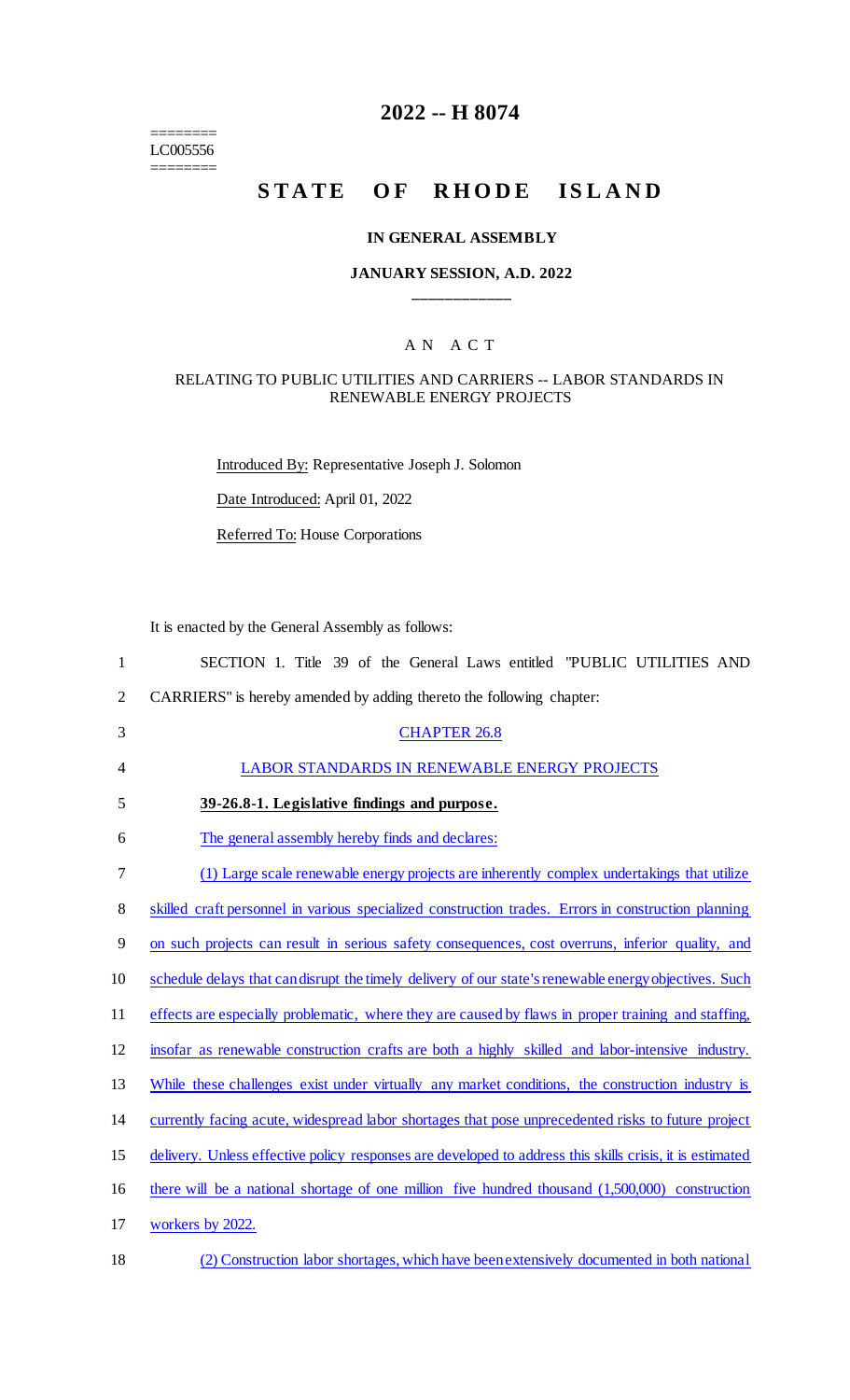and local research reports, are already causing serious disruptions to project delivery in the form of negative effects on project cost, schedule, safety, and quality. Consider the following research studies: Virtual Builders Exchange, Associated General Contractors of America, Adolfo Pesquera, Labor Shortages Spur Increased Pay/Benefits, Yet Construction Firms Bullish on 2019, Virtual Builders Exchange (January Feb. 4, 2019); Associated Builders and Contractors, Inc., ABC Highlights Construction Worker Shortage During National Apprenticeship Week, (November 15, 2017); The Aspen Institute: Workforce Strategies Initiative, Maureen Conway and Allison Gerber, Aspen Inst., Workforce Strategies Initiative, Construction Pre-Apprenticeship Programs: Results from a National Survey 6-7 (2009). (3) The transition to a green economy will require a specially trained workforce. In order to attract workers to meet the renewable energy goals and objectives of the general assembly, these workers have to be well compensated. The compensation should take into consideration the 13 dangerousness of the work needed to be completed as well as current marketplace opportunities in other less traditional careers. (4) As a result of these findings, as well as the state's renewable energy goals and objectives, the general assembly declares that the mandate of prevailing wage include every covered renewable energy project under this chapter. It further declares that when the state or any quasi-public corporation or agency is a market participant that the covered project shall be constructed under a project labor agreement and shall also require apprenticeship utilization as defined in this chapter. **39-26.8-2. Definitions.** For purposes of this chapter: (1) "Apprenticeable" means any nationally recognized occupation that has a pre-existing 24 registered apprenticeship program approved pursuant to 29 C.F.R. Part 29 and Part 30. (2) "Approved apprenticeship program" or "apprenticeship program" means an 26 apprenticeship program that has been approved by the U.S. Department of Labor, or by a 27 recognized state apprenticeship agency, pursuant to 29 C.F.R. Parts 29 and 30; however, such programs shall not include those that have obtained only provisional approval status. The required 29 apprenticeship programs may either be programs that have specifically allocated funding and are subject to the Employee Retirement Income Security Act of 1974, 29 U.S.C. § 1001 et seq. ("ERISA"), or non-ERISA programs financed by general funds of employers. (3) "Covered project" means a renewable energy project utilizing renewable energy resources that is: (i) Situated on land within the boundaries of this state;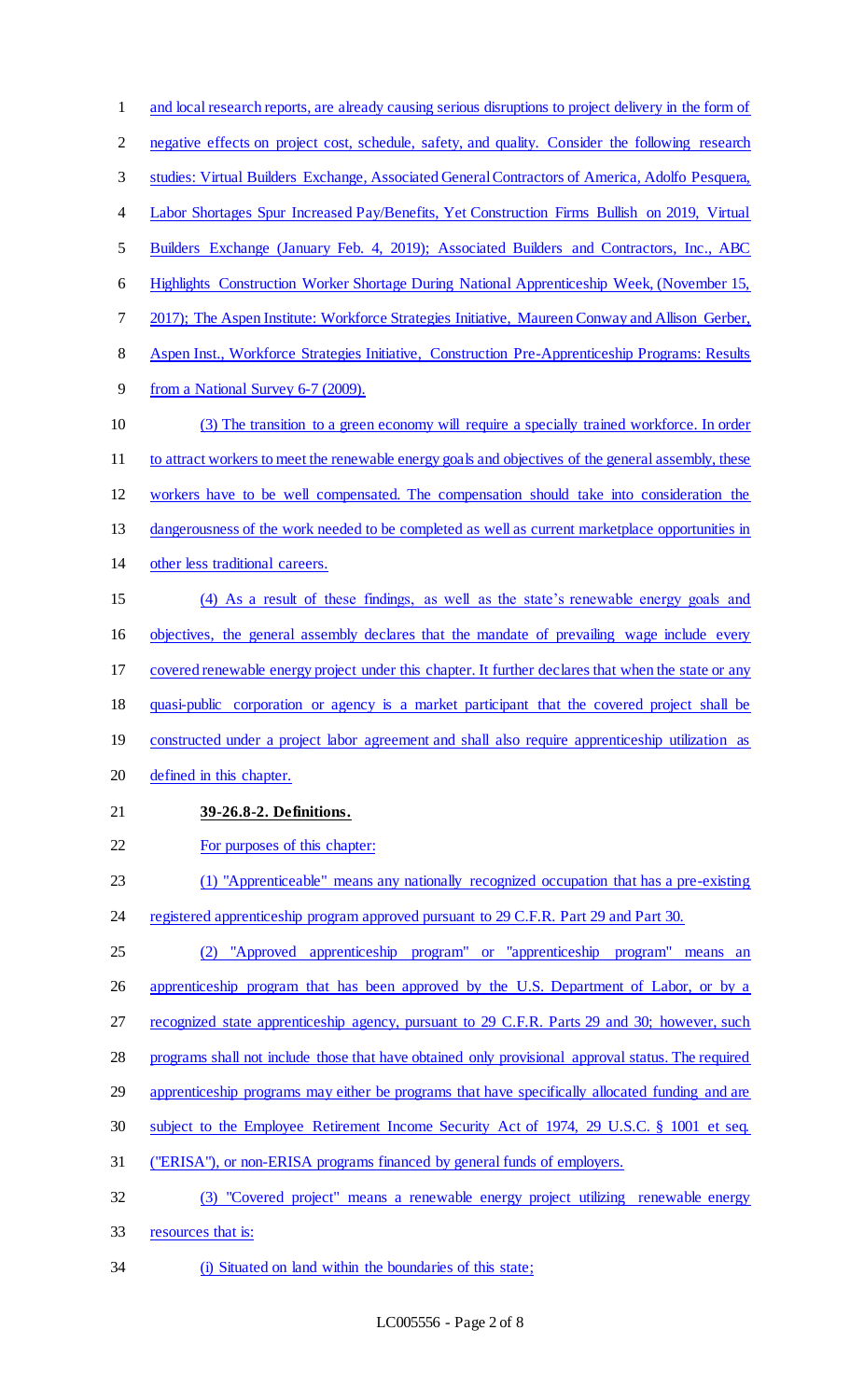(ii) Situated on or in the water within the boundaries of this state; 2 (iii) Commences construction on or after July 30, 2022; (iv) Has a total nameplate capacity of two megawatts (2 MW) or more; and (v) Is constructed and/or operated pursuant to chapters 26.1, 26.4, or 26.6 of title 39. (4) "Department" means the department of labor and training. (5) "Director" means the director of the department of labor and training. (6) "Labor organization" means any organization which exists and is constituted for the purpose, in whole or in part, of collective bargaining, or of dealing with employers concerning grievances, terms or conditions of employment, or of other mutual aid or protection and which is not a company union as defined in § 28-7-3. (7) "Market participant" means when a covered project is completed under this chapter by an entity receiving any permissive financial incentive, tax relief, or subsidy through participation in programs of the state or any of its subdivisions or quasi-public corporations or agencies entities, the state is a market participant. (8) "Project labor agreement"means a single site collective bargaining agreement between construction trade unions and site contractors allowed under 29 U.S.C. § 158(f) of the National Labor Relations Act that governs the terms and conditions of employment for all craft labor on a designated project. (9) "Renewable energy project" means the construction, installation, use, maintenance, operation, changing or retiring of a renewable energy resource. (10) "Renewable energy resources"means renewable power generation sources, as defined 22 in chapter 26 of title 39. **39-26.8-3. Responsibilities of developers.** (a) Any covered project in which the state or any of its subdivisions, or quasi-public 25 corporations or agencies are a market participant shall require the developer and/or its contractors 26 to enter into a project labor agreement with the unions whose members will be constructing the project. (b) Any covered project in which the state or any of its subdivisions, or quasi-public corporations or agencies are a market participant shall ensure that all specifications in any invitations to bid on any covered project valued at five million dollars (\$5,000,000) or more shall include a requirement that all bidders responding to an invitation to bid shall have an approved apprenticeship program for all apprenticeable crafts or trades that will be employed on the project at the time of bid. All bidders responding to such invitation to bid shall also provide proof in the 34 bid package of the existence of an approved apprenticeship program for all crafts or trades that will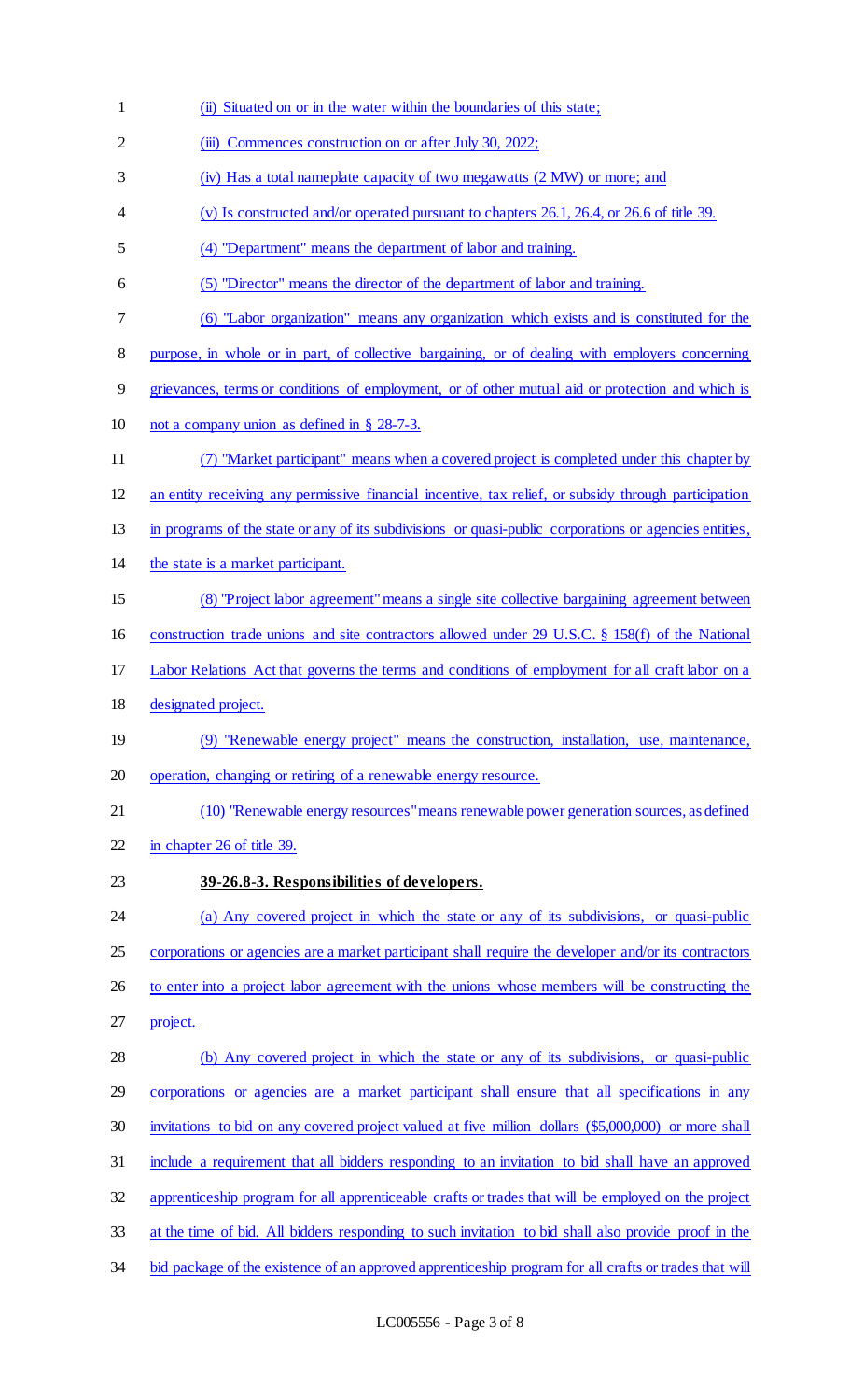- be employed on the project by all contractors and subcontractors needed for the project.
- (c) The developer of a covered project shall take all necessary actions to ensure that each contractor and subcontractor involved in the construction of the project completes a sworn 4 certification that the prime contractor, general contractor, or subcontractor: (1) Has the necessary resources to perform the portion of the covered project to which the contractor or subcontractor are assigned, including the necessary technical, financial and personnel resources; (2) Has all required contractor, specialty contractor or trade licenses, certifications or certificates required of any business entity or individual by applicable state or local law; (3) Participates in a non-provisionally registered apprenticeship program pursuant to 29 C.F.R. Part 29 and Part 30 for the occupations the contractor will employ for its awarded scope of work on the covered project; (4) Ensure that no less than fifteen percent (15%), of the labor hours worked on the project shall be performed by registered apprentices for all apprenticeable crafts or trades that will be 15 employed on the project, which provisions shall only apply to contractors and subcontractors with five (5) or more employees; (5) During the previous three (3) years: (i) Has not been debarred by any government agency; **(ii)** Has not defaulted on any project; 20 (iii) Has not had any license, certification or other credential relating to the business revoked or suspended; and (iv) Has not been found in violation of any law applicable to the contractor's or subcontractor's business that resulted in the payment of a fine, back pay damages or any other type 24 of penalty in the amount of five thousand dollars (\$5,000) or more; (6) Will pay personnel employed on the project not less than the applicable wage and fringe 26 benefit rates for the classification in which such personnel is employed and required for the project; and (7) Has not misclassified and will not misclassify labor employees as independent contractors. (d) The developer of a covered project shall submit to the director the sworn certification of compliance specified in subsection (c) of this section not later than thirty (30) days prior to commencement of construction of the project. Such sworn certification shall be considered a public document that shall be made available without redaction on the department's Internet website not
- 34 later than seven (7) days after being submitted to the director.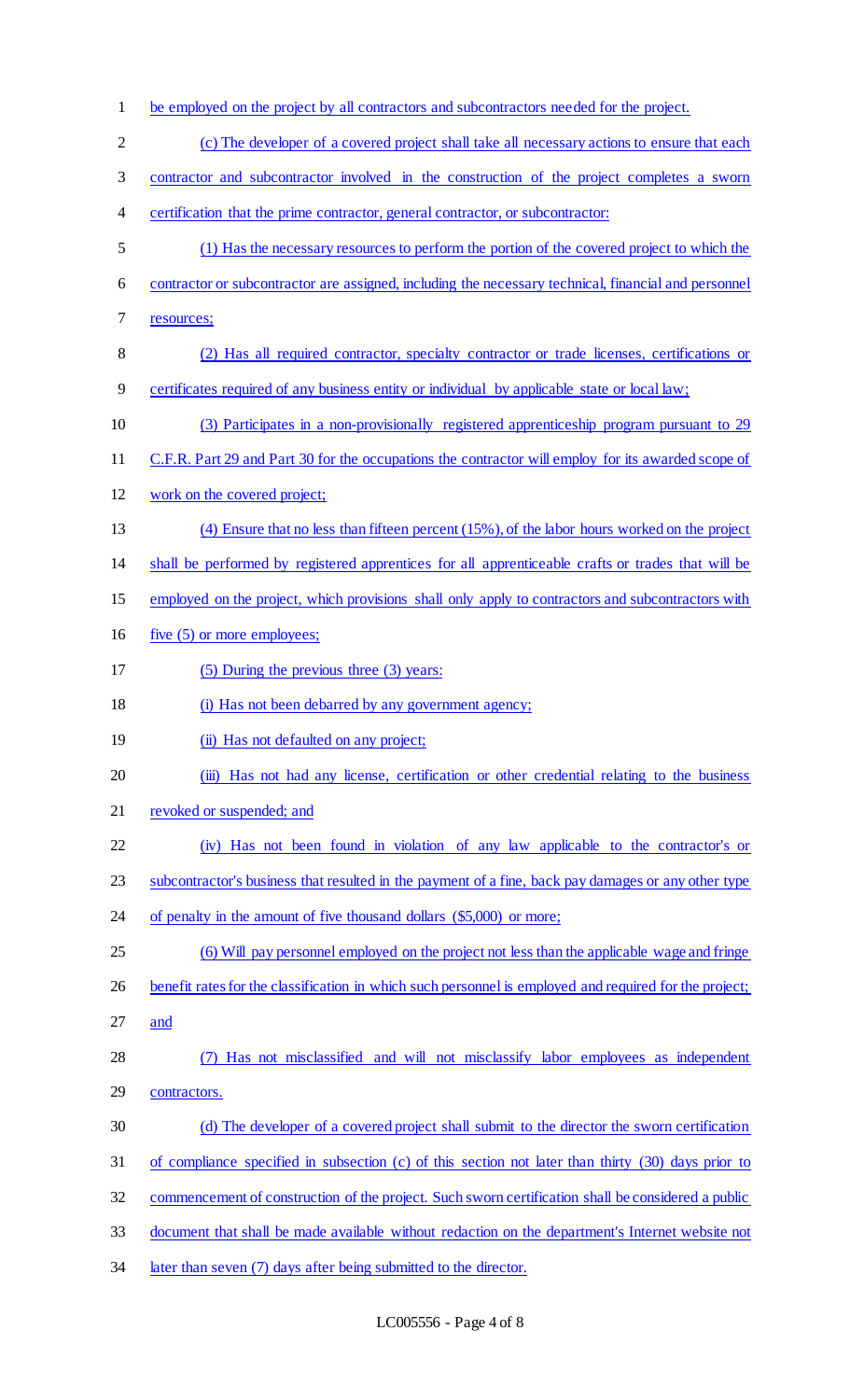**39-26.8-4. Responsibilities of contractors and subcontractors.**  (a) Each contractor and subcontractor on a covered project shall: (1) Pay each construction employee wages and benefits that are not less than the prevailing wage and fringe benefit rates prescribed in chapter 13 of title 37 for the corresponding classification in which the employee is employed; and (2) Be subject to all reporting and compliance requirements of chapter 13 of title 37. Contractors and subcontractors that violate this section shall be subject to penalties and sanctions 8 in accordance with chapter 13 of title 37. (b) Each operations and maintenance employee employed in a building or facility that is constructed in a covered project shall be paid wages and benefits that are not less than the prevailing wage and fringe benefit rates prescribed in chapter 13 of title 37. **39-26.8-5. Enforcement.**  (a) If the sworn certification required by § 39-26.8-3 contains false, misleading, or materially inaccurate information, the contractor or subcontractor that executed such sworn certification, shall, after notice and opportunity to be heard, be entitled to a hearing pursuant to the provisions of chapter 35 of title 42. After the hearing, the director may revoke his, her or its business license and refer the matter to the attorney general for prosecution pursuant to § 39-26.8-9 or impose a civil fine of not less than four hundred dollars (\$400) nor more than one thousand dollars (\$1,000) for each false, misleading or materially inaccurate information contained in the sworn certification. (b) The failure of the developer of a covered project, to take reasonable steps to ensure that 22 the sworn certification submitted to the director, pursuant to § 39-26.8-3, is accurate and truthful, shall constitute a violation of this section and shall be subject to penalties and sanctions for conduct constituting noncompliance. The department shall promulgate rules and regulations, establishing 25 the penalties and sanctions, applicable for a violation of § 39-26.8-3. **39-26.8-6. Notice of public works' contracts violations.**  (a) Pursuant to chapter 16.1 of title 42, the department is hereby authorized and directed to 28 pay to mechanics, laborers and workers, from any accrued payments withheld under the terms of a terminated public works' contract, any wages found to be due such mechanics, laborers and workers. (b) The department is further authorized and directed to distribute a list to all departments of the state and political subdivisions of the state, giving the names of persons or firms, whom the director has found to have: (1) Disregarded their obligations under this chapter to employees and subcontractors on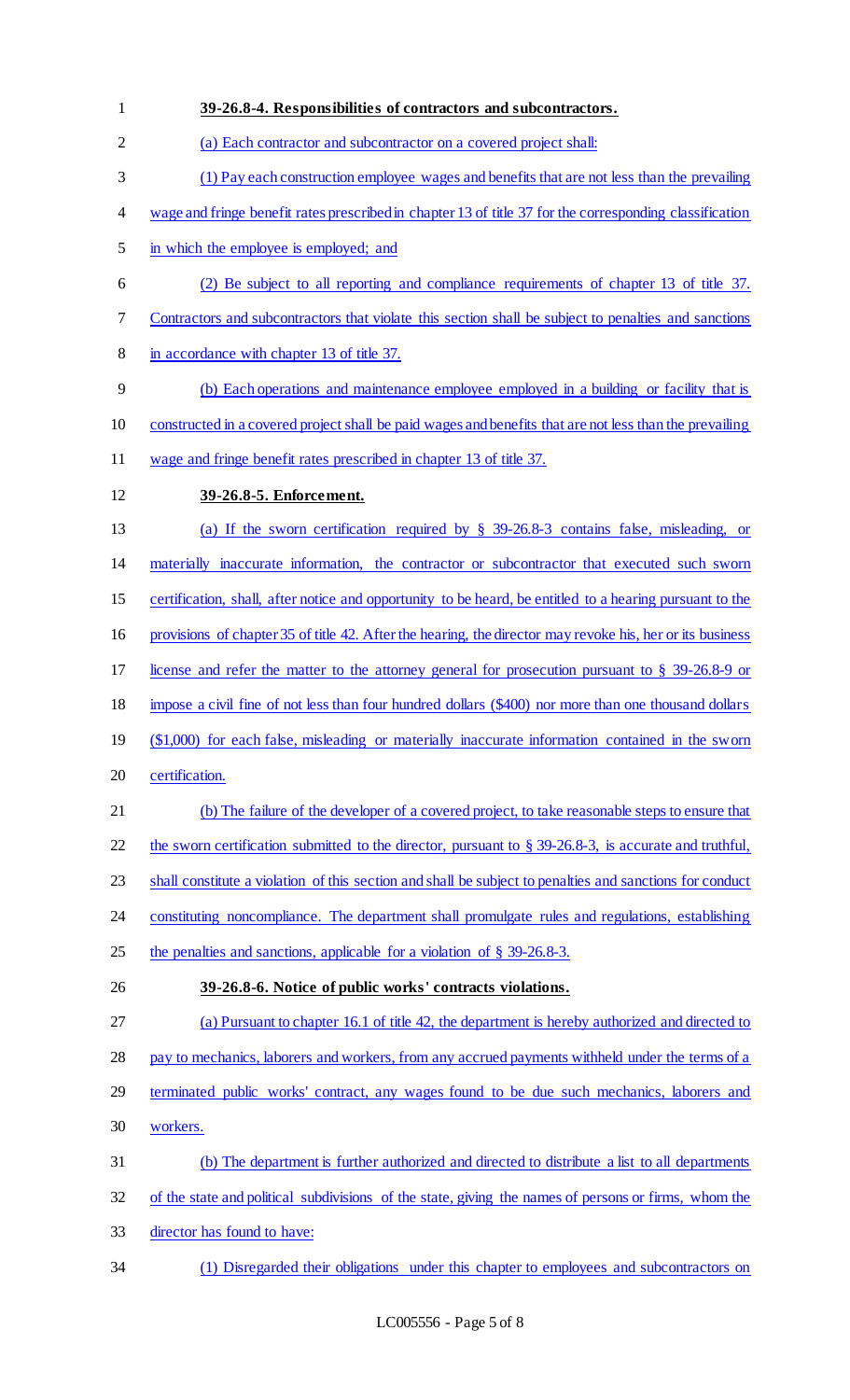1 public works' projects;

| $\overline{2}$ | (2) Been barred from federal government contracts in accordance with the provisions of                 |
|----------------|--------------------------------------------------------------------------------------------------------|
| 3              | the Davis-Bacon Act, ch. 411, 46 Stat. 1494 (1931), 40 U.S.C. § 276a-2; or                             |
| 4              | (3) Submitted false, misleading or materially inaccurate information, under this chapter.              |
| 5              | 39-26.8-7. Recordkeeping obligation.                                                                   |
| 6              | Each employer, subject to the provisions of this chapter, shall:                                       |
| 7              | (1) Keep, maintain and preserve such records relating to the wages and hours worked by                 |
| $\,8\,$        | each person performing the work of any mechanic, laborer, or worker and a schedule of the              |
| 9              | occupation or work classification at which each person performing the work of any mechanic,            |
| 10             | laborer, or worker on the project is employed, during each work day and week in such manner and        |
| 11             | form as the director establishes to ensure the proper payments due to such persons or employee         |
| 12             | welfare funds under this chapter, regardless of any contractual relationship alleged to exist between  |
| 13             | the contractor and such person; provided, however, such employer shall have the option of keeping,     |
| 14             | maintaining and preserving such records in an electronic format; and                                   |
| 15             | (2) Submit monthly to the contracting agency or to the developer of a covered project by               |
| 16             | mail, electronic mail or other method accepted by such agency, or such developer, a certified          |
| 17             | payroll, that shall consist of a complete copy of such records, accompanied by a statement signed      |
| 18             | by the employer that indicates:                                                                        |
| 19             | (i) Such records are correct;                                                                          |
| 20             | (ii) The rate of wages paid to each person, performing the work of any mechanic, laborer,              |
| 21             | or worker and the amount of payment or contributions paid or payable on behalf of each such            |
| 22             | person to any employee welfare fund, is not less than the prevailing rate of wages and the amount      |
| 23             | of payment or contributions paid or payable on behalf of each such person to any employee welfare      |
| 24             | fund, as determined by the director, pursuant to this chapter, and not less than those required by the |
| 25             | contract to be paid;                                                                                   |
| 26             | (iii) The employer has complied with the applicable provisions of this chapter;                        |
| 27             | (iv) Each such person is covered by a workers' compensation insurance policy for the                   |
| 28             | duration of such person's employment, which shall be demonstrated by submitting to the                 |
| 29             | contracting agency the name of the workers' compensation insurance carrier covering each such          |
| 30             | person, the effective and expiration dates of each policy and each policy number;                      |
| 31             | (v) The employer has not received any kickbacks, as defined in 41 U.S.C. $\S$ 52, from any             |
| 32             | employee or employee welfare fund; and                                                                 |
| 33             | (vi) Pursuant to the provisions of this chapter, the employer has been notified that                   |
| 34             | knowingly filing a certified payroll which the employer knows to be false is a felony, for which the   |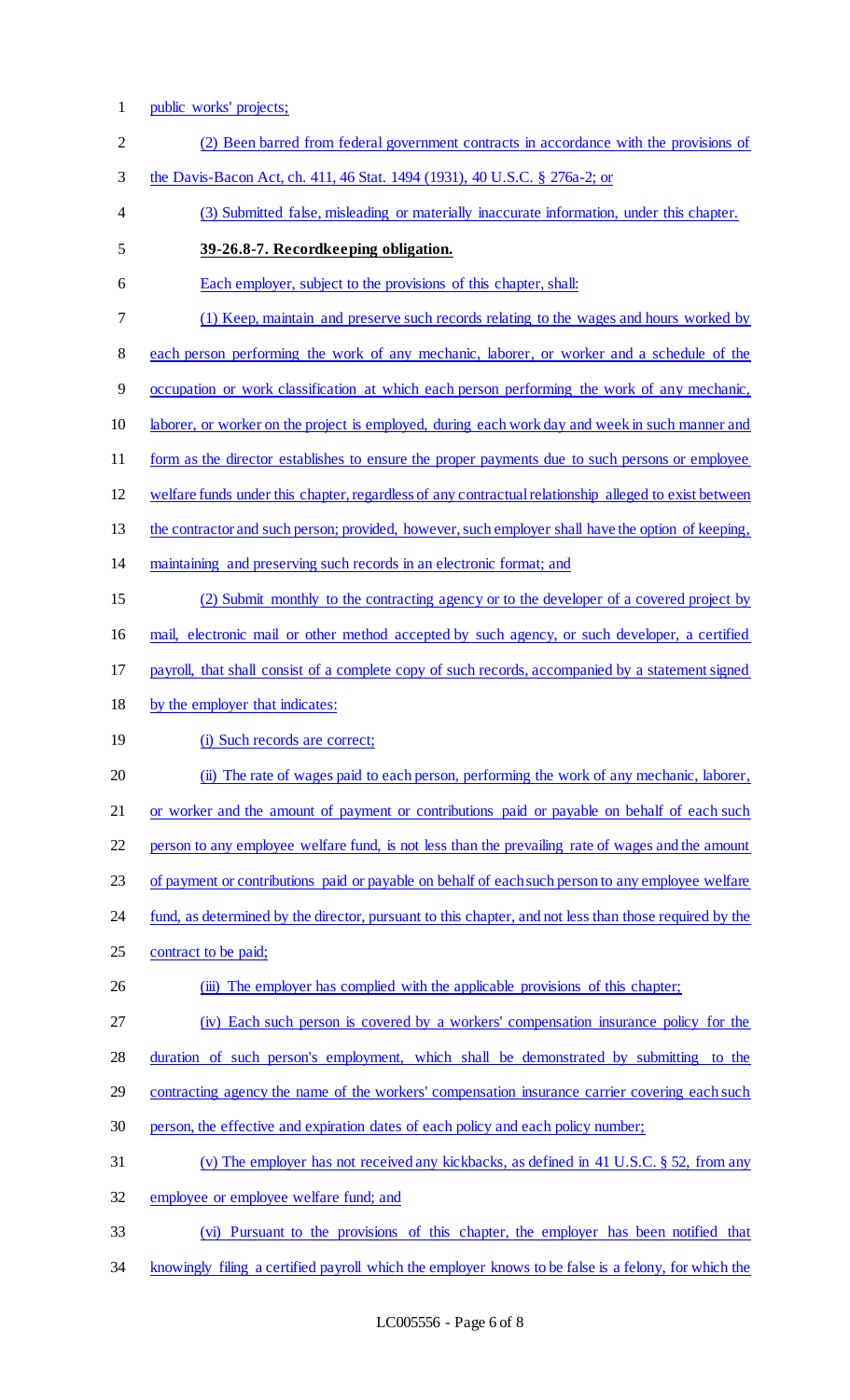employer may be fined up to five thousand dollars (\$5,000), imprisoned for up to five (5) years, or

both pursuant to § 39-26.8-9. Notwithstanding any contrary provisions of the general laws, the

- certified payroll shall be considered a public record and every person shall have the right to inspect
- and copy such records.
- **39-26.8-8. Power and enforcement of the department of labor and training.**
- (a) The director, the director's designated representatives shall:
- (1) Have the right to enter any place of business of employment to inspect employment
- records and to ensure compliance with the provisions of this chapter; and
- (2) The power to administer oaths and examine witnesses under oath, issue subpoenas,
- subpoenas duces tecum, compel the attendance of witnesses, and production of documents, and to
- 11 take depositions and affidavits.
- (b) The department shall promulgate rules and regulations to ensure the implementation of
- and compliance with the provisions of this chapter by the entities and parties to which it applies.

**39-26.8-9. Penalty for knowing false certification.** 

- Every person knowingly providing a false certification of information required pursuant to
- §§ 39-26.8-3 or 39-26.8-7 shall be punished by imprisonment not to exceed five (5) years or a fine
- not to exceed five thousand dollars (\$5,000), or both.
- **39-26.8-10. Severability.**
- 19 If any provision of this chapter, or its application to any person or circumstance, is held
- 20 invalid, the remainder of the chapter and the application of the provision to other persons or
- circumstances shall not be affected by the invalidity.
- SECTION 2. This act shall take effect upon passage.

======== LC005556 ========